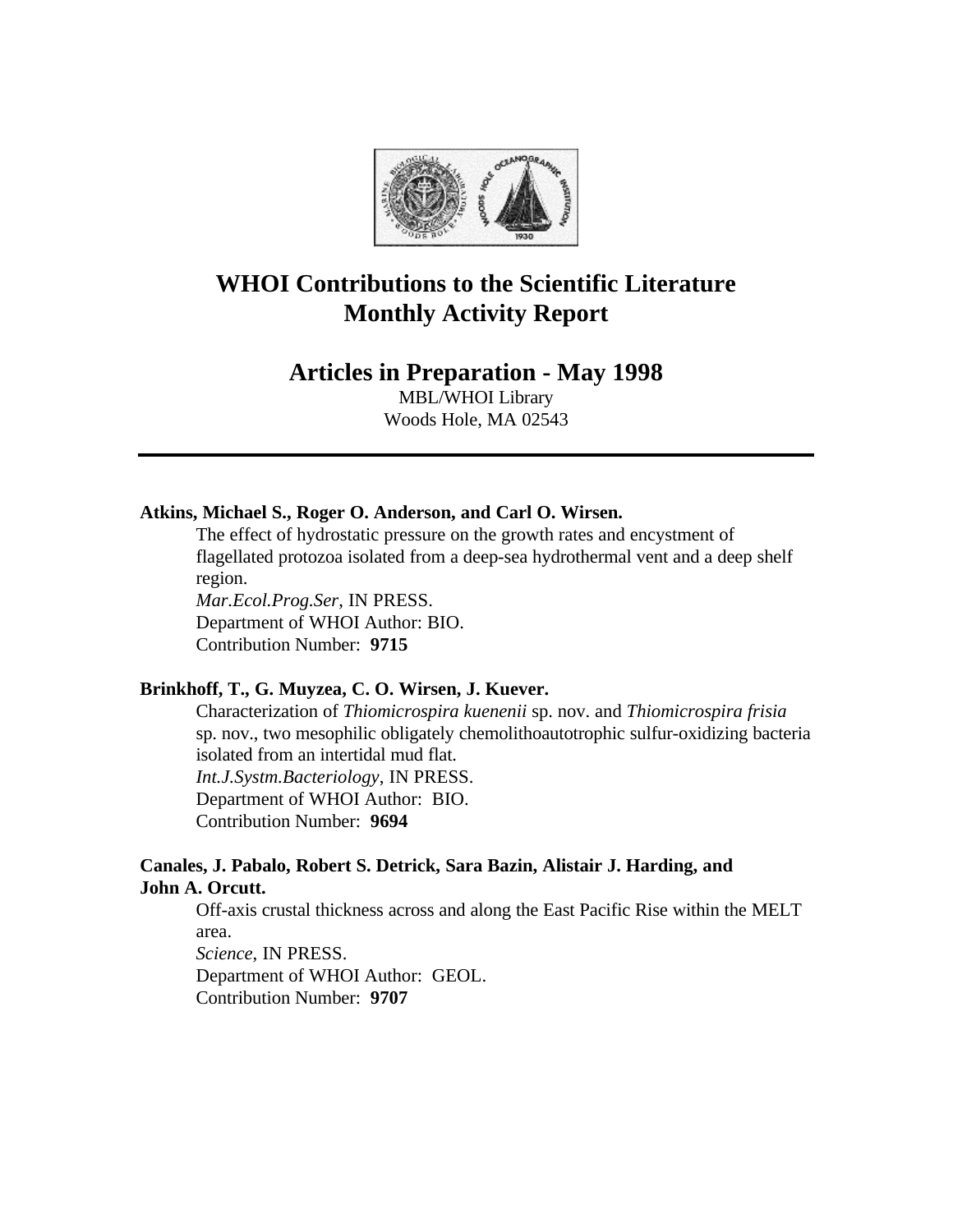#### **Chapman, David C.**

Dense water formation beneath a time-dependent coastal polynya. *J.Phys.Oceanogr.*, IN PRESS. Department of WHOI Author: PO. Contribution Number: **9714**

#### **Hoagland, Porter.**

Historic shipwreck policy in China. *Legal Protection of the Underwater Cultural Heritage: National, Regional and International Perspectives. S. Dromgoole, ed.*, IN PRESS. Department of WHOI Author: MPC. Contribution Number: **9693**

#### **Ito, Garrett and Peter D. Clift.**

Subsidence and growth of Pacific cretaceous plateaus. *Earth Planet.Sci. Lett.*, IN PRESS. Department of WHOI Author: GEOL. Contribution Number: **9708**

#### **Lentz, Steve and Britt Raubenheimer.**

Field observations of wave setup. *J.Phys.Oceanogr.*, IN PRESS. Department of WHOI Author: PO. Contribution Number: **9712**

#### **McGillis, W. R., J. W. H. Dacey, N. M. Frew, E. J. Bock, and R. K. Nelson.**

Water-air flux of dimethylsulfide. *J.Geophys.Res.*, IN PRESS. Department of WHOI Author: AOPE. Contribution Number: **9703**

#### **Nolsaco, Rita, Pascal Tarits, Jean H. Filloux, and Alan D. Chave.**

Magnetotelluric imaging of the Society Islands hot spot. *J.Geophys.Res.*, IN PRESS. Department of WHOI Author: GEOL. Contribution Number: **9713**

#### **Polzin, Kurt.**

Abyssal mixing: Inertial subrange solutions for the energy balance of the finescaleinternal wavefield. *J.Phys.Oceanogr.*, IN PRESS. Department of WHOI Author: PO., Contribution Number: **9706**

### **St.Laurent, Louis and Raymond W. Schmitt.**

The contributions of salt fingers to vertical. *J.Phys.Oceanogr.*, IN PRESS. Department of WHOI Author: PO. Contribution Number: **9709**